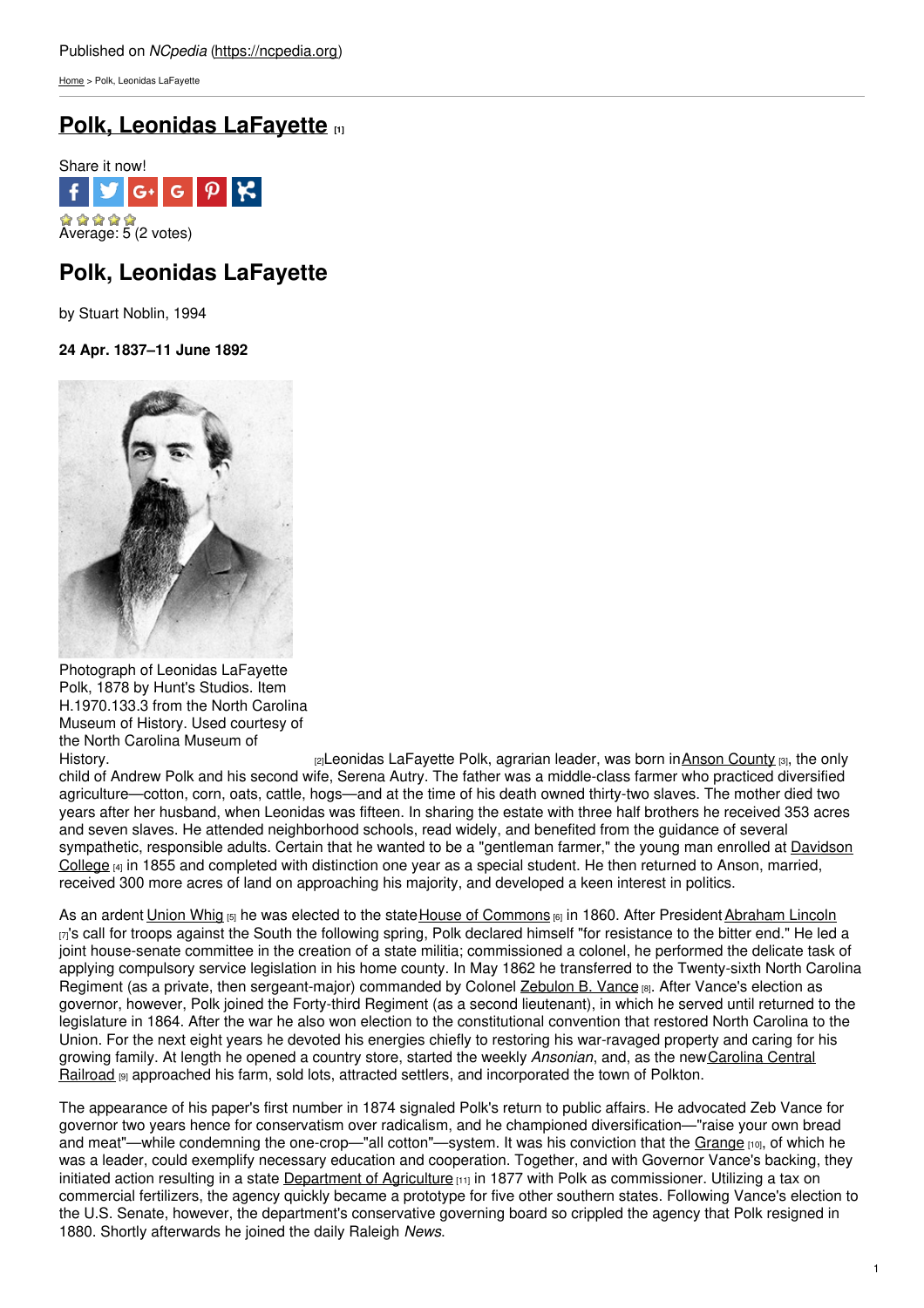As a roving reporter he campaigned for development of the state's resources and revealed himself as a strongly partisan [Democrat](https://ncpedia.org/democratic-party)  $12$ . In 1881 he efficiently managed the state fair; in 1883 he exerted strong influence towards the reorganization of the state Board of Agriculture. But three business ventures he launched in the early eighties failed. Polk then returned to journalism and agricultural leadership as he began the weekly *[Progressive](https://ncpedia.org/progressive-farmer) Farmer [13]* on 10 Feb. 1886. He strove to make the paper of practical value to farm families, encouraged farmers to organize clubs to advance their interests, and insisted that the annual federal land-grant fund under the [Morrill](https://ncpedia.org/land-grant-colleges) Act [14] be [transferred](https://ncpedia.org/university-north-carolina-chapel-hi) from The University of North Carolina [15] to a separate institution that would teach "practical" subjects. Each goal was attained. When theNorth Carolina College of Agriculture and Mechanic Arts [16] was [established](https://ncpedia.org/north-carolina-state-university) at Raleigh in 1887, Polk's prime role became apparent. Leaders of his denomination then called upon him to push through a long-dormant project to create a Baptist school for girls—ultimately [Meredith](https://ncpedia.org/meredith-college) College [17] in Raleigh.

The farmers' club movement initiated by Polk made North Carolina receptive to the Farmers' Alliance in 1887. Since the Grange had declined and farmer grievances were mounting, this predominantly southern organization had great appeal. Facilitated by Polk, the Alliance rapidly gained thousands of members and impressive strength over the next four years. First came the North Carolina Farmers' [Association](https://ncpedia.org/north-carolina-farmers-association) [18], formed in connection with the struggle for the agricultural college. Several months later, in Atlanta, the Inter-State Farmers' Association, a group of southern farm leaders, elected Polk president by acclamation and repeated their action at Raleigh in 1888 and at Montgomery in 1889. Both organizations were absorbed by the great Farmers' Alliance. Following a year as first vice-president and another as chairman of the executive committee, Polk in 1889 became president of the two-million-member Alliance and was reelected in 1890 and 1891. Farm distress was acute during these years. He and other officers, with headquarters in Washington, D.C., planned, organized, corresponded, published, lobbied, and exhorted. But their opposition—the industrial and financial interests of the Northeast and Midwest—seemed unyielding.

Polk participated vigorously in the political campaigns of the early nineties. Endowed with personal warmth, great energy, and oratorical skill, he traveled by train to almost every state in behalf of the farmers' cause. He elaborated the Alliance's panacea for agriculture's ills, the "sub-treasury plan"; he fervently called for an end to North-South sectionalism. The focal point in the West was Kansas, where the new People's party ([Populists](https://ncpedia.org/populist-party) [19]) threatened to combine with the minority Democrats to overthrow the Republicans. Polk made two speaking trips to Kansas in 1890 and still another the next year. As in the West, the political power of the Farmers' Alliance in the South became formidable. The African American issue, however, dictated that the Alliance endeavor to control the Democratic majority rather than form a third party, which might result in a [Republican](https://ncpedia.org/republican-party) [20] victory. When the Kansas Republicans lost in the elections of 1890, and hundreds of Alliancebacked candidates won in both the West and the South, the farmers' revolt gained national attention. "We are here to stay," said Polk. "This great reform movement will not cease until it has impressed itself indelibly in the nation's history."

As leader of the Alliance, largest of the many organizations campaigning for the farmer and the laborer, Polk himself drew much notice. At the annual meetings of the Alliance at Ocala, Fla., in 1890 and at Indianapolis in 1891, third-party speculation was rampant and his name was often mentioned in that connection. By the latter year he was convinced that neither major party would legislate for farm relief. Indeed, Congress had defeated a vital "free silver" bill and refused even to discuss the sub-treasury plan. Polk therefore saw his plain duty: to do all in his power to promote the success of the now national People's party. Already he had been bitterly attacked by both the Kansas Republicans and the North Carolina "Bourbon [Democrats](https://ncpedia.org/farmers-alliance) [21]." But "Alliance Democrats [22]" in his home state scored heavily in 1890, enacted the following year the most progressive legislation since antebellum times, and in 1892 held the balance of political power.

Thousands of Tar Heel farmers enlisted with Polk in the People's party in 1892. Yet more thousands who admired him— more conservative, fearful of a third party, aware of their strength—stayed with the Democratic party. [Marion](https://ncpedia.org/biography/butler-marion) Butler [23], young president of the State Alliance, proposed fusion of Democrats and Populists in state politics. Polk naturally opposed the plan: "I cannot give such a policy my endorsement. . . . I am an out and out People's Party man." Both rejoiced, nonetheless, when the Democratic state convention nominated for governor an outstanding allianceman, Elias Carr  $[24]$ , over the incumbent [Bourbon,](https://ncpedia.org/biography/carr-elias) [Thomas](https://ncpedia.org/biography/holt-thomas-michael) M. Holt  $[25]$ .

Nationally the first landmark of 1892 was St. Louis, where 1,200 delegates from many reform organizations assembled on 22 February to agree on a platform and arrange for a subsequent People's party convention. Polk served as permanent chairman and conferred at length with other Populist leaders. The body then made the site Omaha and the date 4 July; 1,776 delegates were authorized to nominate the third-party ticket. By spring, sentiment began to crystallize on the nomination of Polk for president. His leadership of the Alliance, acceptability to diverse reform groups, and crusade against sectionalism combined to sway many minds. He was willing and zealous. So strongly did his *Progressive Farmer* on 24 May favor the Populists, however, that the State Alliance executive committee objected; as official organ the paper was required to be nonpartisan. Whereupon Polk, possibly misunderstanding, submitted his paper's resignation. This trying decision, the realization that the Bourbon Democrats would support the Alliance Democrats against the Populists in North Carolina, overwork and overstrain, and the aggravation of a physical ailment of four years finally overcame him. He died in the Garfield Memorial Hospital, Washington, and was buried the next day in Oakwood Cemetery, Raleigh.

L. L. Polk was a great-great-grandson of William Polk of Carlisle, Pa., common ancestor of the North Carolina Polks, and a second cousin to [Leonidas](https://ncpedia.org/biography/polk-leonidas) Polk [26], churchman, educator, and Confederate officer. He married Sarah Pamela Gaddy of Anson [County](https://ncpedia.org/geography/anson)  $\alpha$  on 23 Sept. 1857. They had six daughters and a son who died in infancy. The daughters who bore children were Juanita Polk Denmark and Carrie Polk Browder.

### **References:**

Stuart Noblin, *L. L. Polk* (1949 [portraits]).